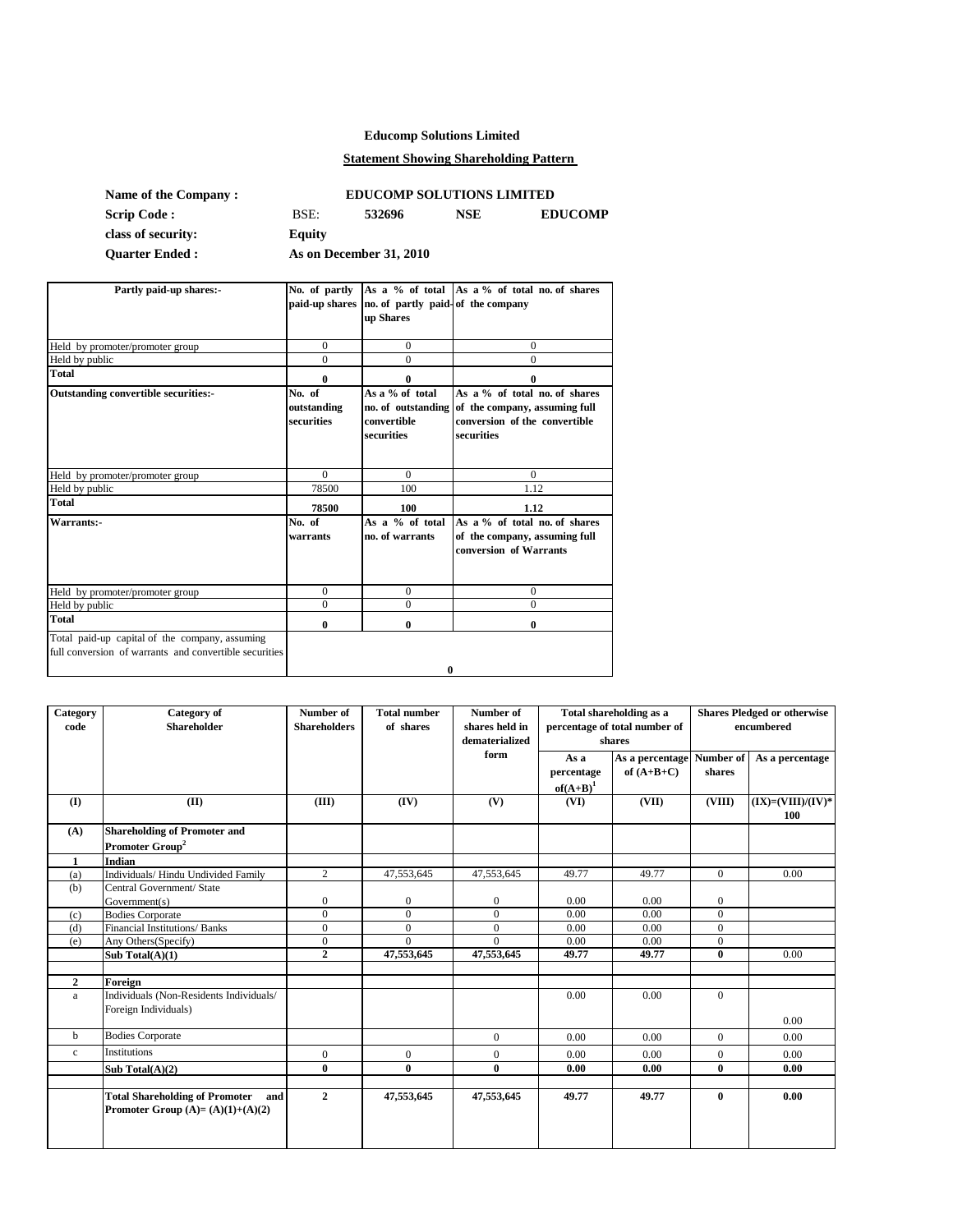| (B)            | <b>Public shareholding</b>                    |                     |                              |                              |               |               | <b>NA</b> | <b>NA</b> |
|----------------|-----------------------------------------------|---------------------|------------------------------|------------------------------|---------------|---------------|-----------|-----------|
| $\mathbf{1}$   | <b>Institutions</b>                           |                     |                              |                              |               |               | NA        | NA        |
| (a)            | Mutual Funds/UTI                              | 16                  | 1,422,357                    | 1,422,357                    | 1.49          | 1.49          |           |           |
| (b)            | Financial Institutions / Banks                | 10                  | 237,627                      | 237,627                      | 0.25          | 0.25          |           |           |
| (c)            | Central Government/ State                     |                     |                              |                              |               |               |           |           |
|                | Government(s)                                 | $\mathbf{1}$        | 350                          | 350                          | 0.00          | 0.00          |           |           |
| (d)            | Venture Capital Funds                         | $\overline{0}$      | $\mathbf{0}$                 | $\mathbf{0}$                 | 0.00          | 0.00          |           |           |
| (e)            | <b>Insurance Companies</b>                    | $\boldsymbol{0}$    | $\overline{0}$               | $\overline{0}$               | 0.00          | 0.00          |           |           |
| (f)            | Foreign Institutional Investors               | 122<br>$\mathbf{0}$ | 35,444,521                   | 35,444,521                   | 37.10<br>0.00 | 37.10<br>0.00 |           |           |
| (g)            | Foreign Venture Capital Investors             | $\overline{0}$      | $\boldsymbol{0}$<br>$\Omega$ | $\boldsymbol{0}$<br>$\Omega$ | 0.00          | 0.00          |           |           |
| (h)            | Any Other<br>Sub-Total $(B)(1)$               | 149                 | 37,104,855                   | 37,104,855                   | 38.84         | 38.84         |           |           |
|                |                                               |                     |                              |                              |               |               |           |           |
| B <sub>2</sub> | <b>Non-institutions</b>                       |                     |                              |                              |               |               | <b>NA</b> | <b>NA</b> |
| (a)            | Bodies Corporate #                            | 1,334               | 3,117,303                    | 3,117,303                    | 3.26          | 3.26          |           |           |
| (b)            | Individuals                                   |                     |                              |                              |               |               |           |           |
|                | Individuals -i. Individual shareholders       | 109,038             | 6,311,779                    | 6,308,302                    | 6.61          | 6.61          |           |           |
|                | holding nominal share capital up to Rs 1      |                     |                              |                              |               |               |           |           |
| 1              | lakh                                          |                     |                              |                              |               |               |           |           |
| $\mathbf{I}$   | ii. Individual shareholders holding           | $\mathbf{1}$        | 115,645                      | 115,645                      | 0.12          | 0.12          |           |           |
|                | nominal share capital in excess of Rs. 1      |                     |                              |                              |               |               |           |           |
|                | lakh.                                         |                     |                              |                              |               |               |           |           |
| (c)            | Any Other                                     |                     |                              |                              |               | 0.00          |           |           |
| $(c-i)$        | <b>Trusts</b>                                 | 5                   | 684                          | 684                          | 0.00          |               |           |           |
| $(c-ii)$       | <b>Foreign Nationals</b>                      | $\overline{0}$      | $\mathbf{0}$                 | $\mathbf{0}$                 | 0.00          |               |           |           |
| $(c-iii)$      | Non-Resident Indians                          | 1,115               | 242,291                      | 242,291                      | 0.25          | 0.25          |           |           |
| $(c-iv)$       | <b>Clearing Members</b>                       | 420                 | 930,267                      | 930.267                      | 0.97          | 0.97          |           |           |
| $(c-v)$        | Hindu Undivided Families                      | 1,458               | 162,927                      | 162,927                      | 0.17          | 0.17          |           |           |
|                | Sub-Total $(B)(2)$                            | 113,371             | 10,880,896                   | 10,877,419                   | 11.39         | 11.39         | <b>NA</b> | <b>NA</b> |
|                |                                               |                     |                              |                              |               |               |           |           |
| <b>(B)</b>     | <b>Total</b><br>Public Shareholding (B)=      | 113,520             | 47,985,751                   | 47,982,274                   | 50.23         | 50.23         |           |           |
|                | $(B)(1)+(B)(2)$                               |                     |                              |                              |               |               |           |           |
|                |                                               |                     |                              |                              |               |               |           |           |
|                | <b>TOTAL</b> $(A)+(B)$                        | 113,522             | 95,539,396                   | 95,535,919                   | 100.00        | 100.00        | <b>NA</b> | <b>NA</b> |
|                |                                               |                     |                              |                              |               |               |           |           |
| (C)            | Shares held by Custodians and against         | $\bf{0}$            | $\bf{0}$                     | $\bf{0}$                     | NA            | 0.00          |           |           |
|                | which Depository Receipts have been<br>issued |                     |                              |                              |               |               |           |           |
| 1              | Promoter and Promoter Group                   |                     |                              |                              |               |               |           |           |
| $\overline{2}$ | Public                                        |                     |                              |                              |               |               |           |           |
|                | <b>GRAND TOTAL</b> (A)+(B)+(C)                | 113,522             | 95,539,396                   | 95,535,919                   | <b>NA</b>     | 100.00        | NA        | <b>NA</b> |
|                |                                               |                     |                              |                              |               |               |           |           |

### **(I)(b) Statement showing Shareholding of persons belonging to the category "Promoter and Promoter Group"**

| Sr. No.      | Name of the shareholder |               | <b>Total shares held</b>                           | <b>Shares Pledged or otherwise encumbered</b> |                      |                                                                   |  |
|--------------|-------------------------|---------------|----------------------------------------------------|-----------------------------------------------|----------------------|-------------------------------------------------------------------|--|
|              |                         | <b>Number</b> | As a $%$ of<br><b>Grand Total</b><br>$(A)+(B)+(C)$ | <b>Number</b>                                 | As a percentage      | As a % of grand total<br>$(A)+(B)+(C)$ of sub-<br>clause $(I)(a)$ |  |
| $\mathbf{I}$ | M                       | (III)         | (IV)                                               | (V)                                           | $(VI)=(V)/(III)*100$ | (VII)                                                             |  |
|              | SHANTANU PRAKASH        | 44,315,205    | 46.384                                             |                                               |                      |                                                                   |  |
|              | <b>ANJLEE PRAKASH</b>   | 3,238,440     | 3.390                                              |                                               |                      |                                                                   |  |
|              | <b>TOTAL</b>            | 47,553,645    | 49.77                                              |                                               |                      |                                                                   |  |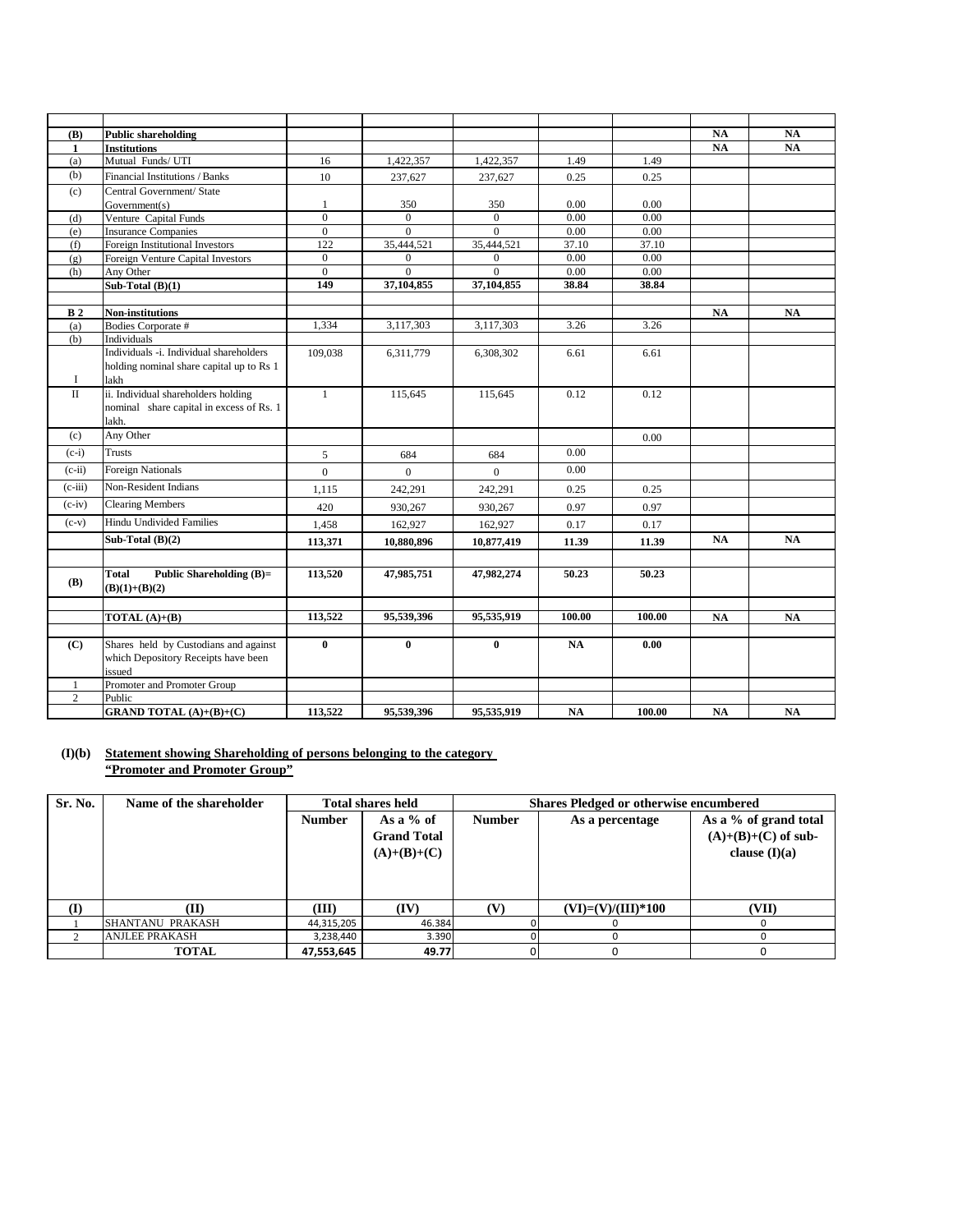## **(I)(c) Statement showing Shareholding of persons belonging to the category "Public" and holding more than 1% of the total number of shares**

| Sr. No.        | Name of the shareholder                                                            | <b>Number of shares</b> | Shares as a percentage of total number<br>of shares {i.e., Grand Total<br>$(A)+(B)+(C)$ indicated in Statement at<br>para $(I)(a)$ above |
|----------------|------------------------------------------------------------------------------------|-------------------------|------------------------------------------------------------------------------------------------------------------------------------------|
|                | THE HARTFORD CAPITAL APPRECIATION FUND                                             | 7960503                 | 8.33                                                                                                                                     |
| $\mathfrak{D}$ | <b>JANUS WORLDWIDE FUND</b>                                                        | 3234040                 | 3.39                                                                                                                                     |
| 3              | T ROWE PRICE INTERNATIONAL INC A/C T ROWE PRICE<br><b>INTERNATIONAL STOCK FUND</b> | 1765588                 | 1.85                                                                                                                                     |
| 4              | HARTFORD CAPITAL APPRECIATION HLS FUND - QR1F                                      | 1621469                 | 1.70                                                                                                                                     |
| 5              | PLATINUM INVESTMENT MANAGEMENT LIMTED A/C PLATINUM<br>ASIA FUND                    | 1557222                 | 1.63                                                                                                                                     |
| 6              | OPPENHEIMER INTERNATIONAL SMALL COMPANY FUND                                       | 1500000                 | 1.57                                                                                                                                     |
|                | WELLINGTON MANAGEMENT COMPANY, LLP A/C BAY POND MB                                 | 1258251                 | 1.32                                                                                                                                     |
| 8              | COPTHALL MAURITIUS INVESTMENT LIMITED                                              | 1253831                 | 1.31                                                                                                                                     |
| 9              | T. ROWE PRICE EMERGING MARKETS STOCK FUND                                          | 1109400                 | 1.16                                                                                                                                     |
| 10             | <b>JANUS ASPEN SERIES WORLDWIDE PORTFOLIO</b>                                      | 1039241                 | 1.09                                                                                                                                     |
| 11             | <b>GAJA ADVISORS PRIVATE LIMITED</b>                                               | 1000000                 | 1.05                                                                                                                                     |
|                | <b>TOTAL</b>                                                                       | 23299545                | 24.39                                                                                                                                    |